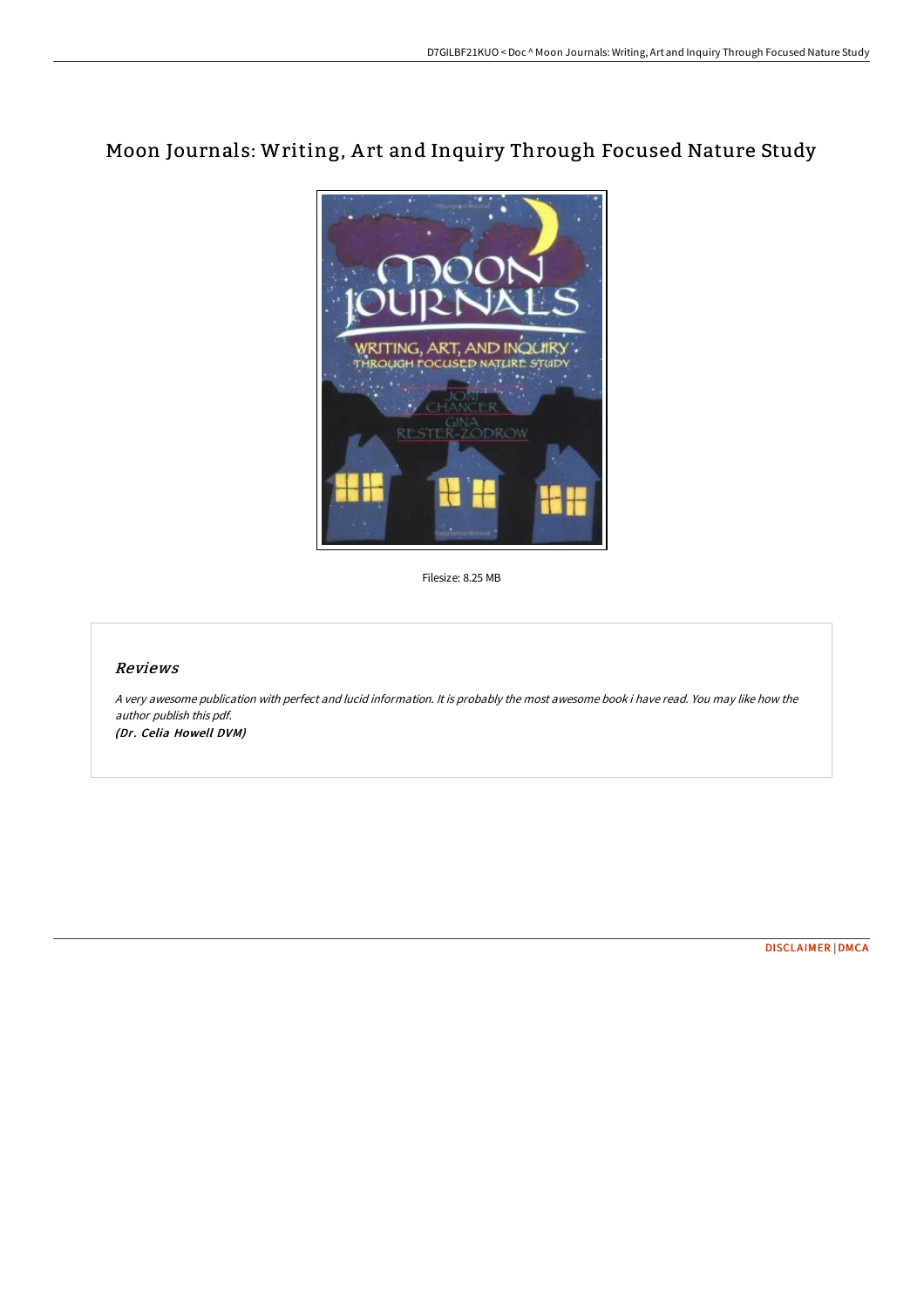## MOON JOURNALS: WRITING, ART AND INQUIRY THROUGH FOCUSED NATURE STUDY



Pearson Education Limited, United Kingdom, 1997. Paperback. Book Condition: New. 231 x 180 mm. Language: English . Brand New Book. One of our greatest sources of wonder-the moon-becomes the focus of a classroom inquiry in this vivid illustration of integrated curriculum at its finest. Here, teachers Joni Chancer and Gina Rester-Zodrow recount how their students observed the moon s transit for twenty-eight days, recording their impressions in written and illustrated records called Moon Journals. As time goes by, we see these journals evolve from empirical observations into rich anthologies filled with prose, poetry, and artistic renderings using watercolors, pastels, printmaking materials, collage, and more. As the students experiment with multiple forms of composition, they begin to make sense of the world-and their place in it-in surprising ways. Moon Journals contains some twenty-eight Writing Invitations and twenty-eight Art Invitations that are actually mini-lessons. Each is illustrated with samples from actual Moon Journals and each includes easy-to-follow, step-by step instructions for reproduction in the classroom. Also included are a full-color insert, samples of teachers own journals, a bibliography, discussions on developing portfolios and the studio/workshop environment, and a chapter exploring the theoretical underpinnings of this approach to writing, art, and science investigation. Moon Journals was written primarily for K-8 teachers, but it can also be used in high school and even at home. Above all, it is meant to serve as a model of fruitful inquiry in any subject area--in the realm of nature, or beyond.

Read Moon [Journals:](http://albedo.media/moon-journals-writing-art-and-inquiry-through-fo.html) Writing, Art and Inquiry Through Focused Nature Study Online  $\Rightarrow$ [Download](http://albedo.media/moon-journals-writing-art-and-inquiry-through-fo.html) PDF Moon Journals: Writing, Art and Inquiry Through Focused Nature Study